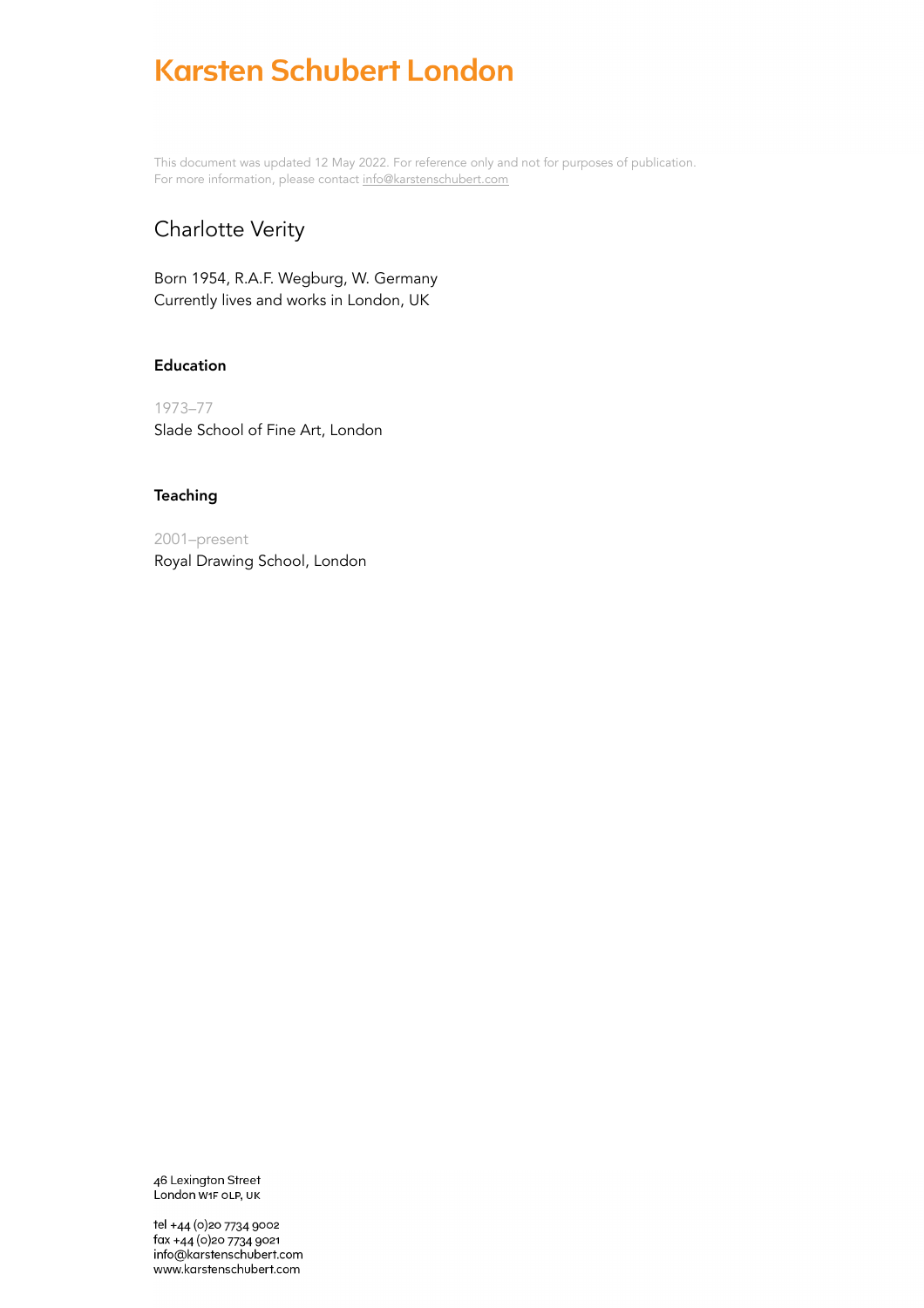## Solo exhibitions

2021 *Echoing Green*, Karsten Schubert London, UK

2019 *The Seasons' Ebb*, New Art Centre, Salisbury, UK

2018 *In Their Garden*, Garden Museum, London, UK

2016 *New Paintings*, Purdy Hicks, London

2015 *Midwinter Spring*, Boat House Gallery, Flatford, UK

2012 North House Gallery, Manningtree, UK

2011 Garden Museum, London, UK

2007 *London Garden*, Browse and Darby, London, UK

2002 Browse and Darby, London, UK

1998 Browse and Darby, London, UK

1990 Anne Berthoud Gallery, London, UK

1988 Anne Berthoud Gallery, London, UK

1984 Anne Berthoud Gallery, London, UK

46 Lexington Street London W1F OLP, UK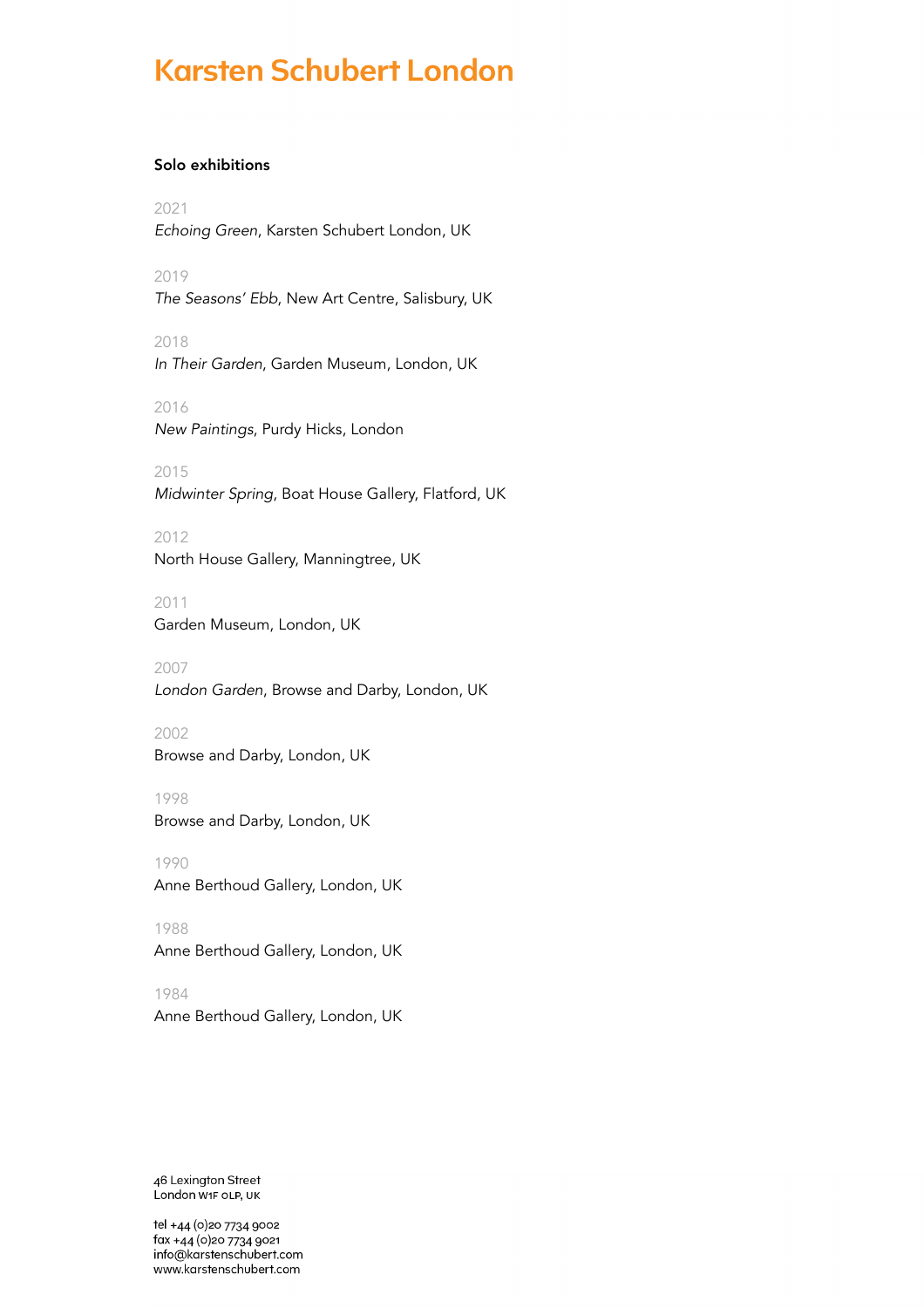### Selected group exhibitions

2022 *Kill or Cure*, Wolfson College, Cambridge, UK

## 2021

*ATM21*, Manchester Poetry Library, Manchester, UK Summer Exhibition, Royal Academy of Arts, London, UK Drawing Biennial, The Drawing Room, London, UK

#### 2020

*Rebooting Nature*, Purdy Hicks, London, UK

#### 2019

Summer Exhibition, Royal Academy of Arts, London, UK Drawing Biennial, The Drawing Room, London, UK

## 2018

*Cure3 (Cure Cubed)*, Bonhams, London, UK *The Artist's Garden*, The Corn Hall, Diss, UK *The River Runs through US, Boat House Gallery, Flatford, UK*

### 2017

Summer Exhibition, Royal Academy of Arts, London, UK Drawing Biennial, The Drawing Room, London, UK

## 2016

*Vital Signs*, Palazzo Lanfranchi, Pisa, Italy *Drawings from the Royal Drawing School*, Christie's, New York, USA

## 2015

*Segni di Londra*, Fondazione Bottari Lattes, Monforte d'Alba, Italy *Summer Exhibition*, Purdy Hicks, London, UK *Vital Signs*, Clifford Chance Gallery, London, UK *Inspired by Soane: I Saw This and Thought of You*, Sir John Soane's Museum, London, UK

## 2014

*Of Green Leaf, Bird & Flower: The Artists' Books and the Natural World*, Yale Center for British Art, Connecticut, USA

#### 2013

*Florticulture: Flowers, Love and Money*, Garden Museum, London, UK *ING Discerning Eye*, Mall Galleries, London, UK

46 Lexington Street London W1F OLP, UK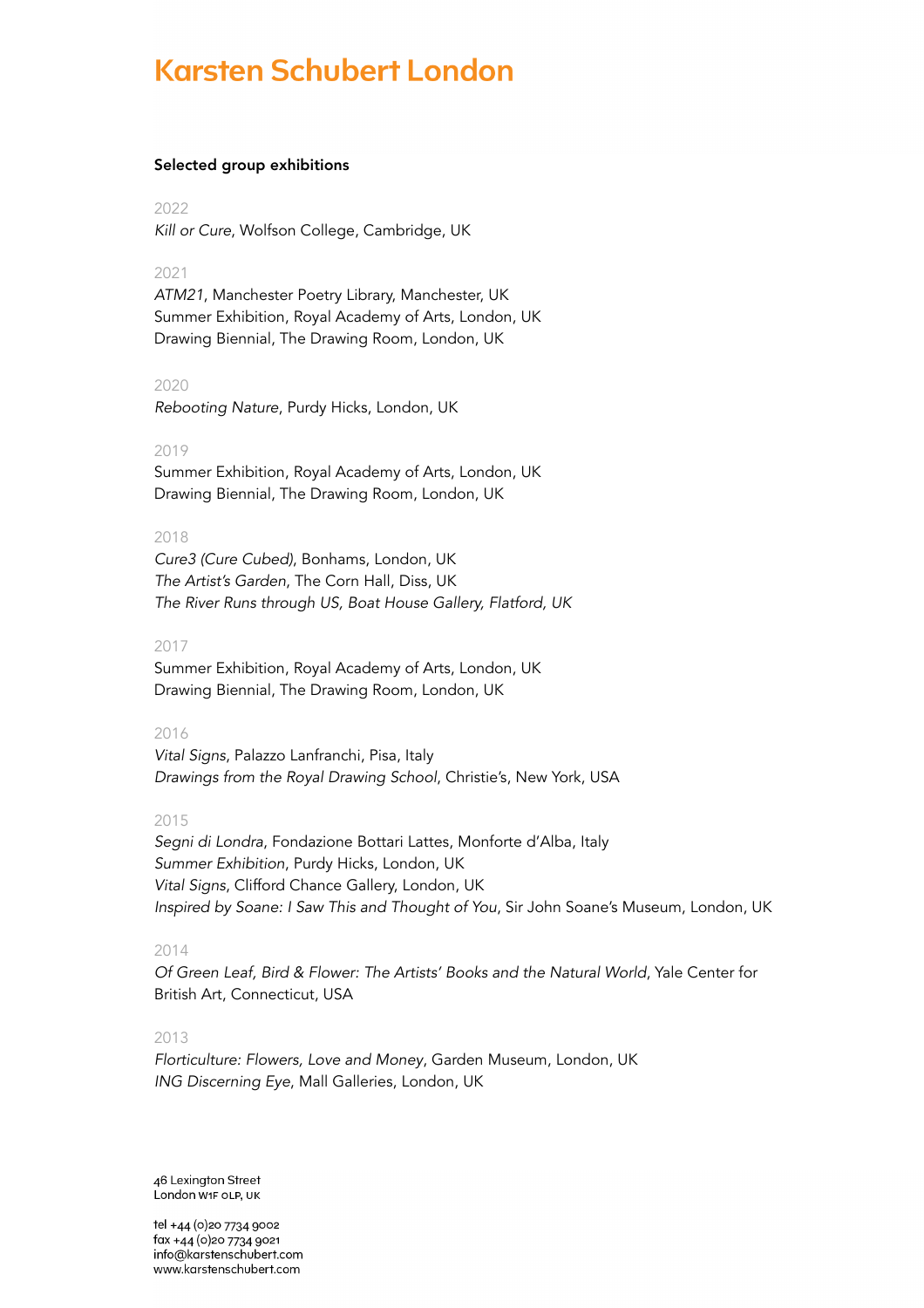## 2012

Summer Exhibition, Royal Academy of Arts, London, UK

#### 2010

*Inspired by Soane*, Sir John Soane's Museum, London, UK Summer Exhibition, Royal Academy of Arts, London, UK

#### 2009

Summer Exhibition, Royal Academy of Arts, London, UK

#### 2007

*The Discerning Eye*, Mall Galleries, London, UK

#### 2005

*Raised Awareness*, Tate Modern, London, UK

#### 2004

*Charlotte Verity Paintings and Romilly Saumarez Smith Jewellery*, Mile End Road, London, UK

#### 2003

The Discerning Eye, Mall Galleries, London, UK

#### 2002

*Starting a Collection*, Art First, London, UK

#### 1999

Summer Exhibition, Royal Academy of Arts, London, UK *The Equinox,* The Cairn Gallery, Gloucestershire, UK

#### 1993

Singer and Friedlander Sunday Times Watercolour Exhibition, Mall Galleries, London, UK

#### 1992

*Whitechapel Open*, Whitechapel Art Gallery, London, UK

#### 1988

*The British Picture,* LA Louver Gallery, Venice, California, UK *A Personal Choice: Artists and Drawings Selected by Jeffrey Camp*, Nigel Greenwood Gallery, London, UK

#### 1987

John Moores Exhibition 15, Walker Art Gallery, Liverpool, UK John Moores Exhibition 15, Raab Gallery, Berlin, Germany

46 Lexington Street London W1F OLP, UK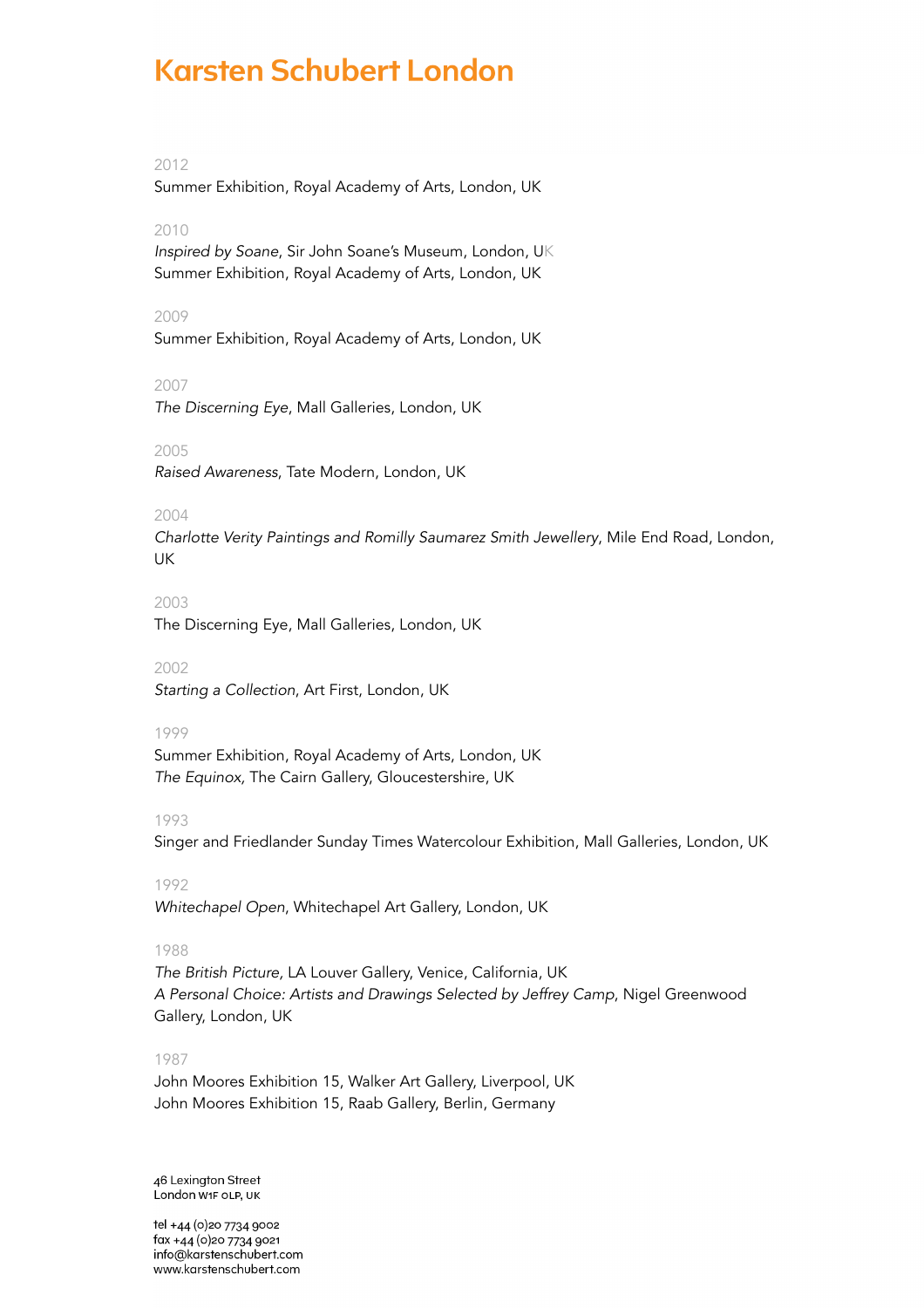## 1985

*Still Life, A New Life,* Harris Museum and Art Gallery, Preston, UK *Whitechapel Open*, Whitechapel Art Gallery, London, UK

## 1983

*Drawings*, Anne Berthoud Gallery, London, UK

### 1982

Portraits and Self Portraits, Anne Berthoud Gallery, London, UK *Hayward Annual,* Hayward Gallery, London, UK

### 1981

*Tolly Cobbold/ 3rd National Exhibition Collected Works Eastern Arts*, Gainsborough's House, Suffolk, UK

#### 1980

*Whitechapel Open*, Whitechapel Art Gallery, London, UK *John Moores Exhibition 12*, Walker Art Gallery, Liverpool, UK

## Public collections

Arthur Anderson and Co, UK

Arts Council Collection, London, UK

The British Museum, London, UK

Derby Museum and Art Gallery, UK

Deutsche Bank

Eastern Arts Association, UK

Electra Investment Trust, UK

Garden Museum, London, UK

Government Art Collection, UK

Imperial Health Charity Art Collection, London UK

Museum of Contemporary Art, San Diego, USA

Paintings in Hospitals, UK

46 Lexington Street London W1F OLP, UK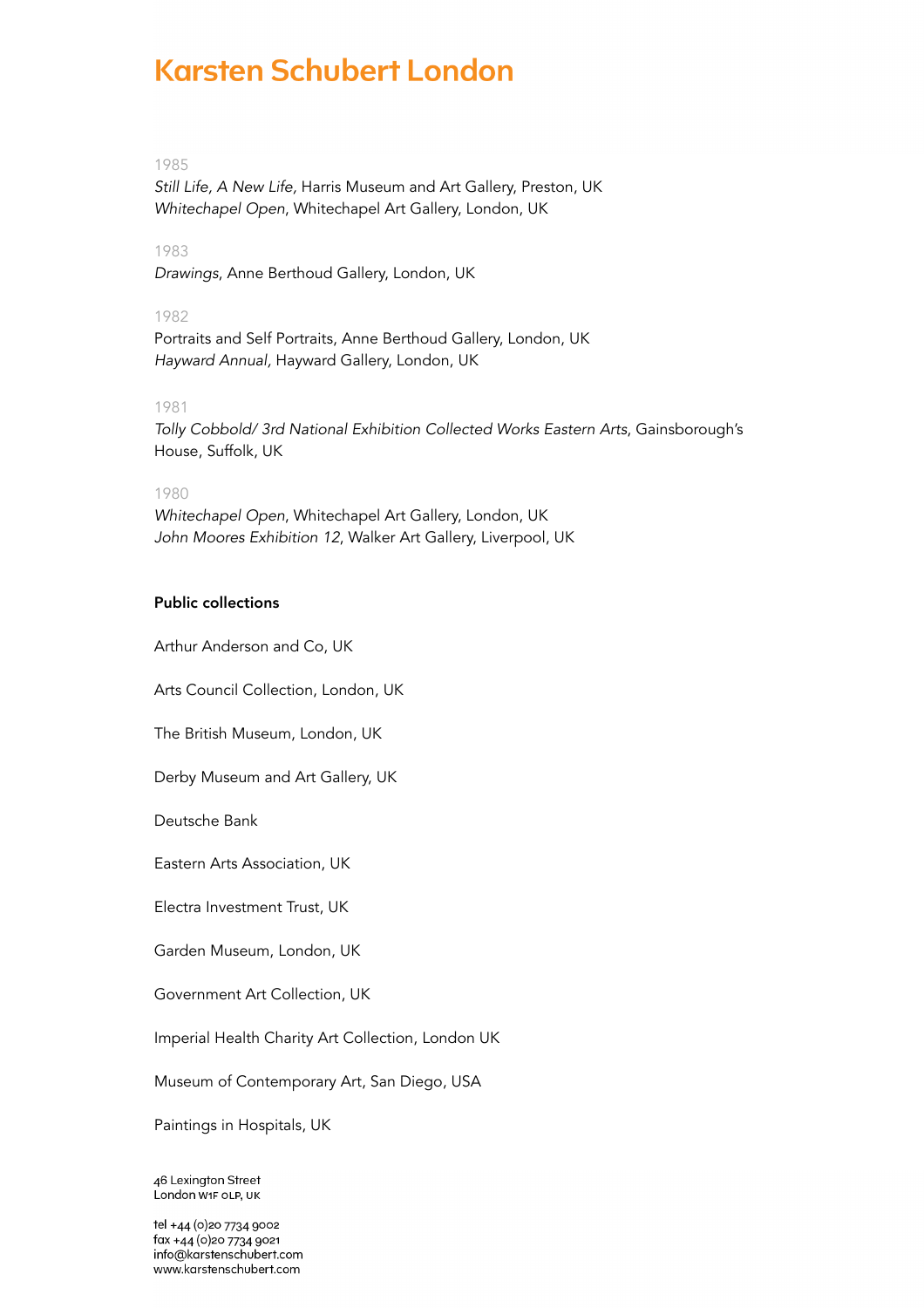Queen Charlotte's Hospital, London, UK

Sir John Soane's Museum, London, UK

Stanhope Properties, UK

Tate Education, UK

University College London, U

Westminster School, UK

#### Selected solo publications, articles and reviews

#### 2021

Rachel Giles, *Echoing Green: The Printed Year*, Ridinghouse, London Rachel Spence, 'Two-hat day', *Charlotte Verity: Echoing Green* (exhibition catalogue), Karsten Schubert London

## 2016

Paul Hills, Garry Fabian Miller and Edmund de Waal, *Charlotte Verity*, Ridinghouse, London *Charlotte Verity: New Paintings (*exhibition catalogue), Purdy Hicks, London

### 2011

*Charlotte Verity* (exhibition catalogue), Garden Museum, London

## 2002

*Charlotte Verity* (exhibition catalogue), Browse and Darby, London

#### 1998

*Charlotte Verity* (exhibition catalogue), Browse and Darby, London

#### 1990

*Charlotte Verity* (exhibition catalogue), Anne Berthoud Gallery, London

#### Selected awards, fellowships and commissions

#### 2011

Portrait commission, Sir John Soane's Museum, London, UK

#### 2010

Artist in residence, Garden Museum, London, UK

46 Lexington Street London W1F OLP, UK